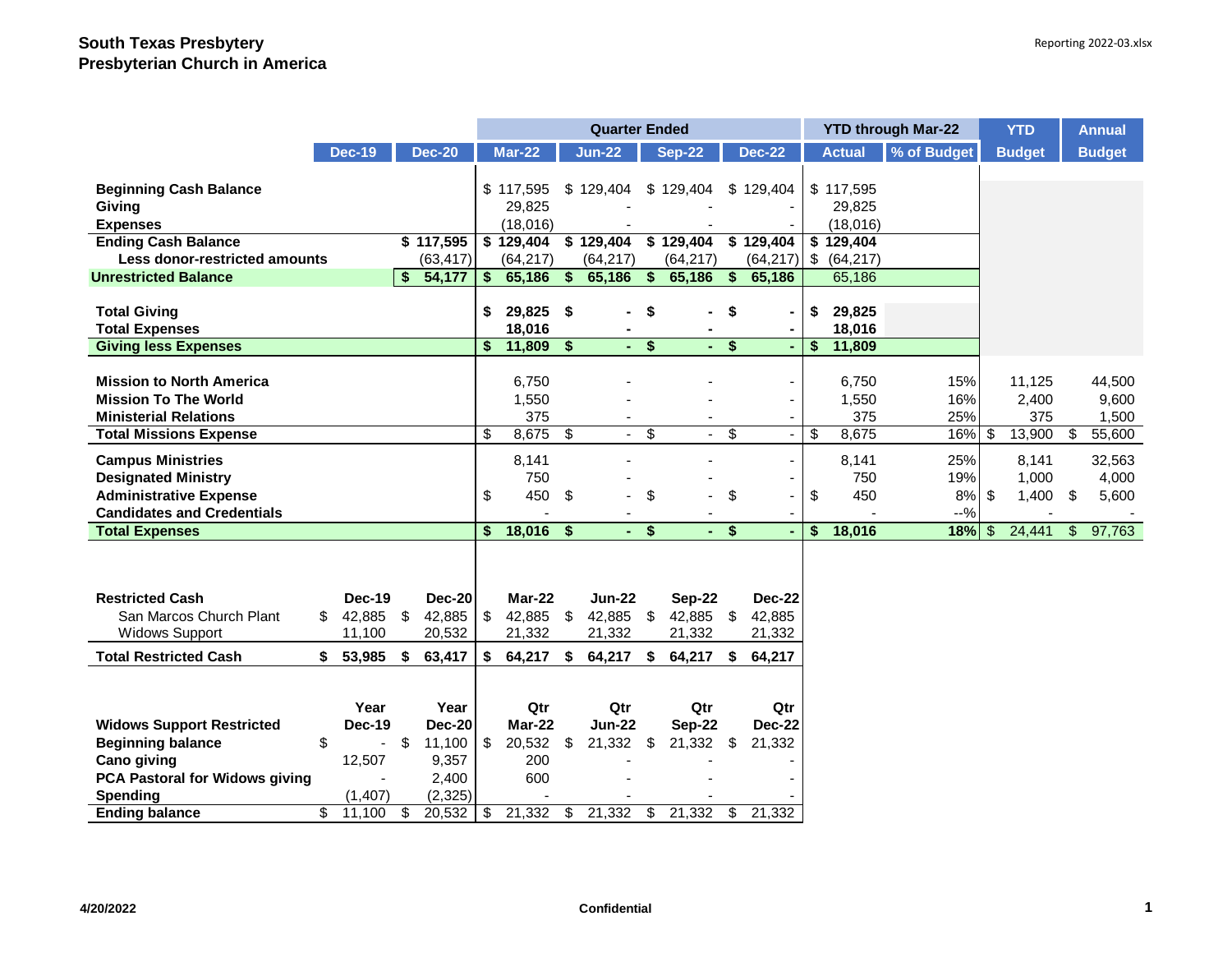|                                                  |                     | <b>Quarter Ended</b>     |                          | <b>YTD through Mar-22</b> |                          | <b>YTD</b>  | Annual        |               |
|--------------------------------------------------|---------------------|--------------------------|--------------------------|---------------------------|--------------------------|-------------|---------------|---------------|
| Category                                         | <b>Mar-22</b>       | <b>Jun-22</b>            | <b>Sep-22</b>            | <b>Dec-22</b>             | <b>Actual</b>            | % of Budget | <b>Budget</b> | <b>Budget</b> |
| <b>Cash Balances</b>                             |                     |                          |                          |                           |                          |             |               |               |
| <b>Beginning Balance</b>                         | 117,595             | 129,404                  | 129,404                  | 129,404                   | 117,595                  |             |               |               |
| Giving                                           | 29,825              |                          |                          |                           | 29,825                   |             |               |               |
| <b>Expenses</b>                                  | (18,016)            |                          |                          |                           | (18,016)                 |             |               |               |
| <b>Ending Balance</b>                            | 129,404             | 129,404                  | 129,404                  | 129,404                   | 129,404                  |             |               |               |
| Giving                                           |                     |                          |                          |                           |                          |             |               |               |
|                                                  |                     |                          |                          |                           |                          |             |               |               |
| <b>All Saints Church-Austin</b>                  | 7,914               |                          |                          | $\overline{\phantom{a}}$  | 7,914                    |             |               |               |
| <b>Christ Church-Georgetown</b>                  | 887                 | $\blacksquare$           | $\blacksquare$           | $\blacksquare$            | 887                      |             |               |               |
| <b>Christ Church Presbyterian-Kerrville</b>      | 2,063               | $\blacksquare$           |                          | $\blacksquare$            | 2,063                    |             |               |               |
| <b>Christ Church-New Braunfels</b>               | $\mathcal{L}^{\pm}$ | $\overline{a}$           |                          | $\overline{a}$            |                          |             |               |               |
| <b>Christ Church-New Braunfels-UK Retirement</b> | 450                 | $\overline{\phantom{a}}$ | $\overline{\phantom{a}}$ | $\blacksquare$            | 450                      |             |               |               |
| <b>Christ Church-San Antonio</b>                 | 588                 | $\overline{\phantom{a}}$ | $\overline{\phantom{a}}$ | $\overline{\phantom{a}}$  | 588                      |             |               |               |
| <b>Christ Church-Victoria</b>                    | 400                 | $\blacksquare$           | $\blacksquare$           | $\overline{a}$            | 400                      |             |               |               |
| <b>Christ the King Church-Austin</b>             | 450                 | $\blacksquare$           | $\overline{\phantom{a}}$ | $\blacksquare$            | 450                      |             |               |               |
| <b>Covenant Church-Harlingen</b>                 | 250                 | $\blacksquare$           | $\overline{\phantom{a}}$ | $\overline{\phantom{a}}$  | 250                      |             |               |               |
| <b>CrossPointe Church-Austin</b>                 | 938                 | $\blacksquare$           | $\blacksquare$           | $\blacksquare$            | 938                      |             |               |               |
| <b>Emmanuel Church-Cedar Park</b>                | $\sim$              | $\blacksquare$           | $\overline{\phantom{a}}$ | $\overline{\phantom{a}}$  | $\sim$                   |             |               |               |
| <b>Faith Church-San Antonio</b>                  | 500                 | $\blacksquare$           | $\overline{\phantom{a}}$ | $\overline{\phantom{a}}$  | 500                      |             |               |               |
| Grace + Peace Church-Austin                      | $\blacksquare$      | $\overline{\phantom{a}}$ | $\overline{\phantom{a}}$ | $\overline{\phantom{a}}$  | $\sim$                   |             |               |               |
| <b>Grace Church-McAllen</b>                      |                     | $\blacksquare$           |                          | $\blacksquare$            | $\overline{\phantom{a}}$ |             |               |               |
| <b>Hope Presbyterian - New Braunfels</b>         | 801                 | $\blacksquare$           |                          | $\overline{\phantom{a}}$  | 801                      |             |               |               |
| Iglesia La Vid-Laredo                            | $\blacksquare$      | $\overline{\phantom{a}}$ | $\overline{\phantom{a}}$ | $\blacksquare$            | $\blacksquare$           |             |               |               |
| <b>Oakwood Church-San Antonio</b>                | $\blacksquare$      | $\sim$                   | $\overline{\phantom{a}}$ | $\blacksquare$            | $\overline{\phantom{a}}$ |             |               |               |
| <b>Redeemer Church-Austin</b>                    | 2,500               | $\blacksquare$           | $\overline{\phantom{a}}$ | $\overline{\phantom{a}}$  | 2,500                    |             |               |               |
| Redeemer Church-San Antonio                      | 5,259               | $\blacksquare$           | $\overline{\phantom{a}}$ | $\overline{\phantom{a}}$  | 5,259                    |             |               |               |
| Southside Community Church-Corpus Christi        | 501                 | $\overline{\phantom{a}}$ | $\overline{\phantom{a}}$ | $\overline{\phantom{a}}$  | 501                      |             |               |               |
| Southside Community-Corpus Isaias Uc             | 300                 | $\overline{a}$           | $\blacksquare$           | $\overline{a}$            | 300                      |             |               |               |
| <b>Trinity Church-Boerne</b>                     | 3,600               | $\blacksquare$           | $\overline{\phantom{a}}$ | $\blacksquare$            | 3,600                    |             |               |               |
| Westminister Church-Bryan                        | 1,175               | $\blacksquare$           | $\blacksquare$           | $\overline{\phantom{a}}$  | 1,175                    |             |               |               |
| <b>Presbytery Meeting Offerings</b>              |                     | $\overline{a}$           | $\blacksquare$           | $\blacksquare$            |                          |             |               |               |
| <b>Reverend Cano Support</b>                     | 200                 | $\blacksquare$           | $\overline{\phantom{a}}$ | $\blacksquare$            | 200                      |             |               |               |
| <b>PCA Pastoral for Widows</b>                   | 600                 | $\blacksquare$           | $\blacksquare$           | $\overline{\phantom{a}}$  | 600                      |             |               |               |
| <b>Private Gifts</b>                             | 450                 | $\overline{\phantom{0}}$ | $\blacksquare$           | $\blacksquare$            | 450                      |             |               |               |
|                                                  |                     |                          |                          |                           |                          |             |               |               |
| <b>Total Giving</b>                              | 29,825              | ٠                        | $\blacksquare$           | ٠                         | 29,825                   |             |               |               |
| <b>Unrestricted</b>                              | 28,275              | $\blacksquare$           | $\blacksquare$           | $\blacksquare$            | 28,275                   |             |               |               |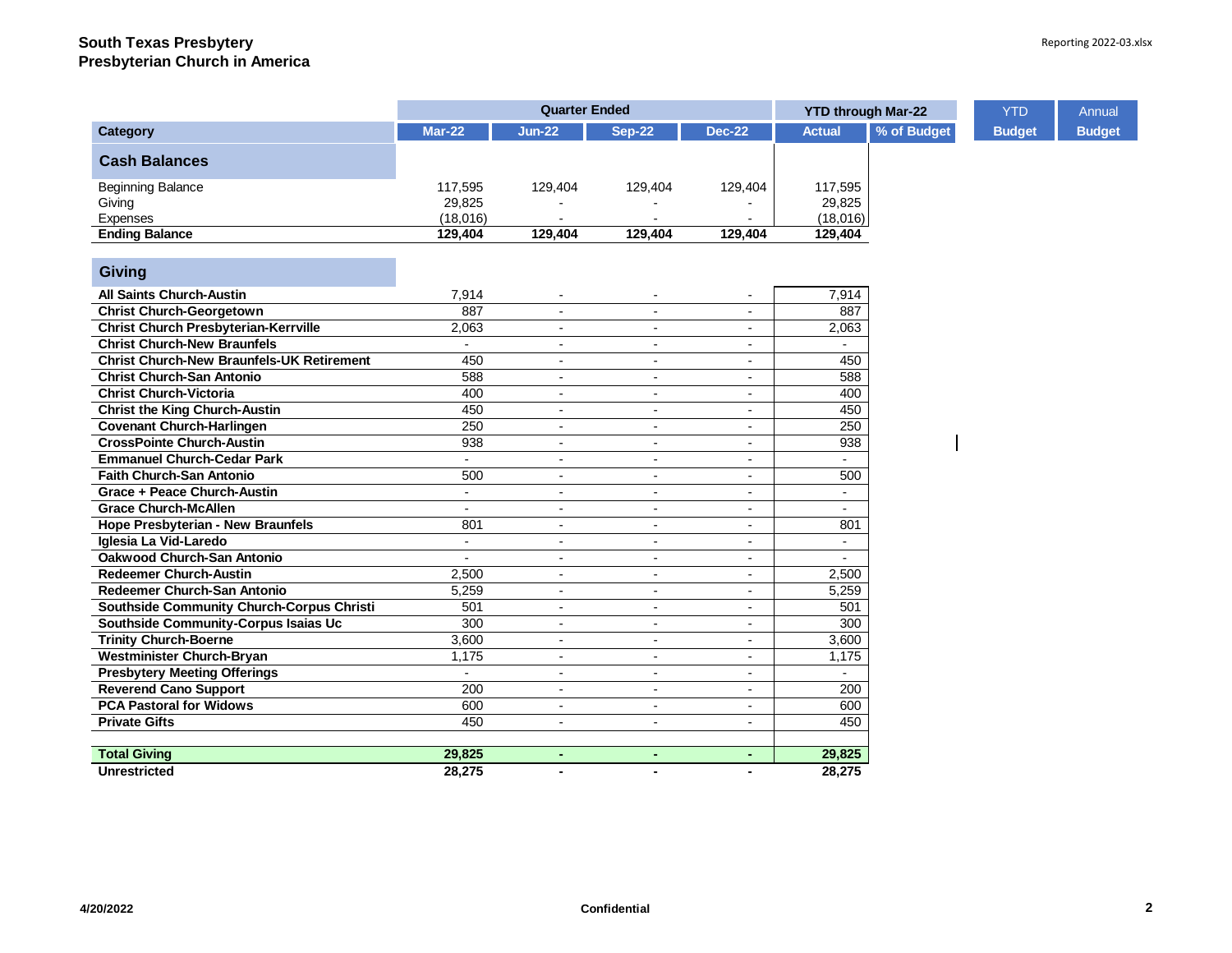|                                                  |                          | <b>Quarter Ended</b>     |                          |                          | <b>YTD through Mar-22</b> |             | <b>YTD</b>     | Annual         |
|--------------------------------------------------|--------------------------|--------------------------|--------------------------|--------------------------|---------------------------|-------------|----------------|----------------|
| Category                                         | <b>Mar-22</b>            | $Jun-22$                 | <b>Sep-22</b>            | <b>Dec-22</b>            | <b>Actual</b>             | % of Budget | <b>Budget</b>  | <b>Budget</b>  |
| <b>Disbursements</b>                             |                          |                          |                          |                          |                           |             |                |                |
| <b>Administrative Expenses</b>                   |                          |                          |                          |                          |                           |             |                |                |
| Administration/Insurance                         | $\blacksquare$           | $\blacksquare$           | $\blacksquare$           | $\blacksquare$           | $\overline{a}$            | $-9/0$      | 375            | 1,500          |
| Website                                          | $\overline{\phantom{a}}$ | $\overline{a}$           | $\overline{a}$           | $\overline{a}$           | $\sim$                    | $-9/0$      | 38             | 150            |
| Review of Sessional Records                      | $\blacksquare$           | $\blacksquare$           | $\overline{\phantom{0}}$ | $\blacksquare$           |                           | $-9/0$      | 13             | 50             |
| <b>Stated Clerk Supplies and Materials</b>       | $\blacksquare$           | $\overline{\phantom{a}}$ | $\blacksquare$           | $\blacksquare$           | $\overline{a}$            | $-9/0$      | 250            | 1,000          |
| <b>Stated Clerk Stipend</b>                      | 450                      | $\overline{a}$           | $\blacksquare$           | $\blacksquare$           | 450                       | 25%         | 450            | 1,800          |
| <b>Treasurer Supplies and Materials</b>          | $\sim$                   | $\blacksquare$           | $\blacksquare$           | $\overline{\phantom{a}}$ | $\overline{a}$            | $-9/0$      | 225            | 900            |
| <b>Bank Fees</b>                                 | $\blacksquare$           | $\overline{\phantom{a}}$ | $\blacksquare$           | $\overline{\phantom{a}}$ | $\blacksquare$            | $-9/6$      | 50             | 200            |
| Suspense                                         | $\sim$                   | $\overline{a}$           | $\blacksquare$           | $\blacksquare$           | $\overline{a}$            | $-$ %       | $\sim$         |                |
| <b>Total Administrative Expense</b>              | 450                      | L,                       | ÷                        |                          | 450                       | 8%          | 1,400          | 5,600          |
|                                                  |                          |                          |                          |                          |                           |             |                |                |
| <b>Mission To North America</b>                  |                          |                          |                          |                          |                           |             |                |                |
| Northwest San Antonio Church Plant               | $\blacksquare$           | $\overline{\phantom{a}}$ | $\overline{\phantom{a}}$ | $\sim$                   | $\overline{\phantom{a}}$  | $-9/0$      | $\blacksquare$ | $\blacksquare$ |
| Redeemer College Station (prev Westminster)      | 1,250                    | $\blacksquare$           | $\overline{\phantom{0}}$ | $\blacksquare$           | 1,250                     | 25%         | 1,250          | 5,000          |
| Fredericksburg Church Plant                      | $\blacksquare$           | $\blacksquare$           | $\blacksquare$           | $\blacksquare$           | $\overline{a}$            | $-9/0$      | 1,250          | 5,000          |
| <b>Austin Church Plant</b>                       |                          | $\overline{\phantom{a}}$ | $\blacksquare$           | $\overline{\phantom{a}}$ |                           | $-9/0$      | 625            | 2,500          |
| Gene Bowman, HLI (aka HLI, El Paso               | 1,000                    | $\blacksquare$           | $\blacksquare$           | $\blacksquare$           | 1.000                     | 25%         | 1,000          | 4,000          |
| Mission to the World, McAllen (Dan Young)        | 1,000                    | $\overline{\phantom{a}}$ | $\blacksquare$           | $\blacksquare$           | 1,000                     | 25%         | 1,000          | 4,000          |
| Chris Fisher, (aka Young Life, Northeast Austin) | 1,000                    | $\blacksquare$           | $\blacksquare$           | $\blacksquare$           | 1,000                     | 25%         | 1,000          | 4,000          |
| The Crossing, McAllen                            | 2,500                    | $\blacksquare$           | $\blacksquare$           | $\blacksquare$           | 2,500                     | 25%         | 2,500          | 10,000         |
| Metanoia (Paul Miller)                           | $\blacksquare$           | $\blacksquare$           | $\blacksquare$           | $\blacksquare$           |                           | $-9/0$      | 2,500          | 10.000         |
| <b>Total Mission to North America</b>            | 6,750                    | $\blacksquare$           | ÷                        |                          | 6,750                     | 15%         | 11,125         | 44,500         |
| <b>Mission To The World</b>                      |                          |                          |                          |                          |                           |             |                |                |
| African Bible University, Kampala, Uganda        | 750                      | $\blacksquare$           | $\blacksquare$           | $\blacksquare$           | 750                       | 25%         | 750            | 3,000          |
| Mission to the World, Harlingen                  | 450                      | $\overline{a}$           | $\overline{a}$           | $\overline{a}$           | 450                       | 25%         | 450            | 1,800          |
| Isaiah 55 Ministries, Reynosa, Mexico            | 50                       | $\blacksquare$           | $\blacksquare$           | $\blacksquare$           | 50                        | 4%          | 300            | 1,200          |
| Mission to the World, Peru (Pekarek)             | 300                      | $\overline{\phantom{a}}$ | $\blacksquare$           | $\overline{\phantom{a}}$ | 300                       | 25%         | 300            | 1,200          |
| Matt Ziehr                                       | $\blacksquare$           | $\overline{\phantom{a}}$ | $\blacksquare$           | $\blacksquare$           | $\sim$                    | $-9/0$      | 300            | 1,200          |
| <b>Oscar Olivares</b>                            |                          | $\overline{\phantom{0}}$ | $\blacksquare$           | $\blacksquare$           |                           | $-9/6$      | 300            | 1,200          |
| <b>Total Mission To The World</b>                | 1,550                    | $\blacksquare$           | ÷                        | ä,                       | 1,550                     | 16%         | 2,400          | 9,600          |
|                                                  |                          |                          |                          |                          |                           |             |                |                |
| <b>Ministerial Relations</b>                     |                          |                          |                          |                          |                           |             |                |                |
| Presbyterian Reformed Commission on Chaplains    | 375                      | $\overline{\phantom{a}}$ | $\sim$                   | $\blacksquare$           | 375                       | 25%         | 375            | 1,500          |
| <b>Total Ministerial Relations</b>               | 375                      | $\blacksquare$           | ÷                        |                          | 375                       | 25%         | 375            | 1,500          |
|                                                  |                          |                          |                          |                          |                           |             |                |                |
| <b>Total Missions Expense</b>                    | 8,675                    | $\blacksquare$           | ٠                        |                          | 8.675                     | 16%         | 13,900         | 55,600         |